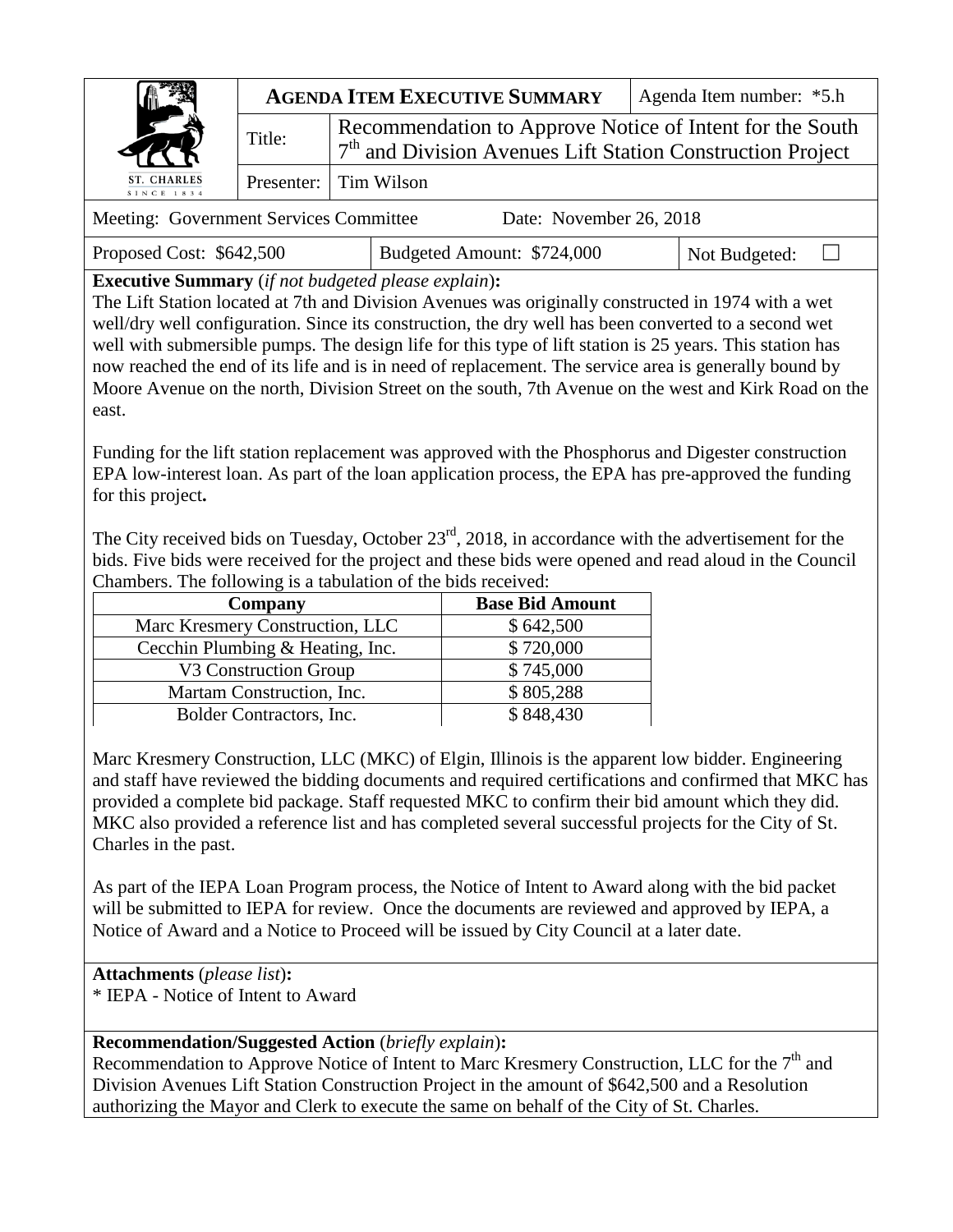## SECTION 00 51 00.10 - NOTICE OF INTENT TO AWARD

Date: October 29, 2018

To: Marc Kresmery Construction, LLC 1725 Weld Road Elgin, IL 60123 847-429-0909

Project: S.  $7<sup>th</sup>$  Avenue & Division Street Lift Station – City of St. Charles, Illinois

The OWNER has considered the BID submitted by you for the above described WORK in response to its Advertisement for Bids and Information for Bidders.

You are hereby notified that your BID will be accepted, contingent upon Illinois Environmental Protection Agency (IEPA) approval, for items in the amount of **Six Hundred Forty-Two Thousand Five Hundred dollars and zero cents (\$642,500.00)**.

You will be required by the Information for Bidders to execute the Agreement and furnish the required CONTRACTOR'S PERFORMANCE BOND, PAYMENT BOND and CERTIFICATES OF INSURANCE within ten (10) calendar days of the final Notice of Award to be sent upon IEPA approval, to you.

Dated this **\_\_\_\_** day of **\_\_\_\_\_\_\_\_\_\_\_\_\_\_\_\_\_, 20\_\_\_\_**.

Raymond Rogina, Mayor

 $\overline{a}$ 

END OF SECTION 00 51 00.10